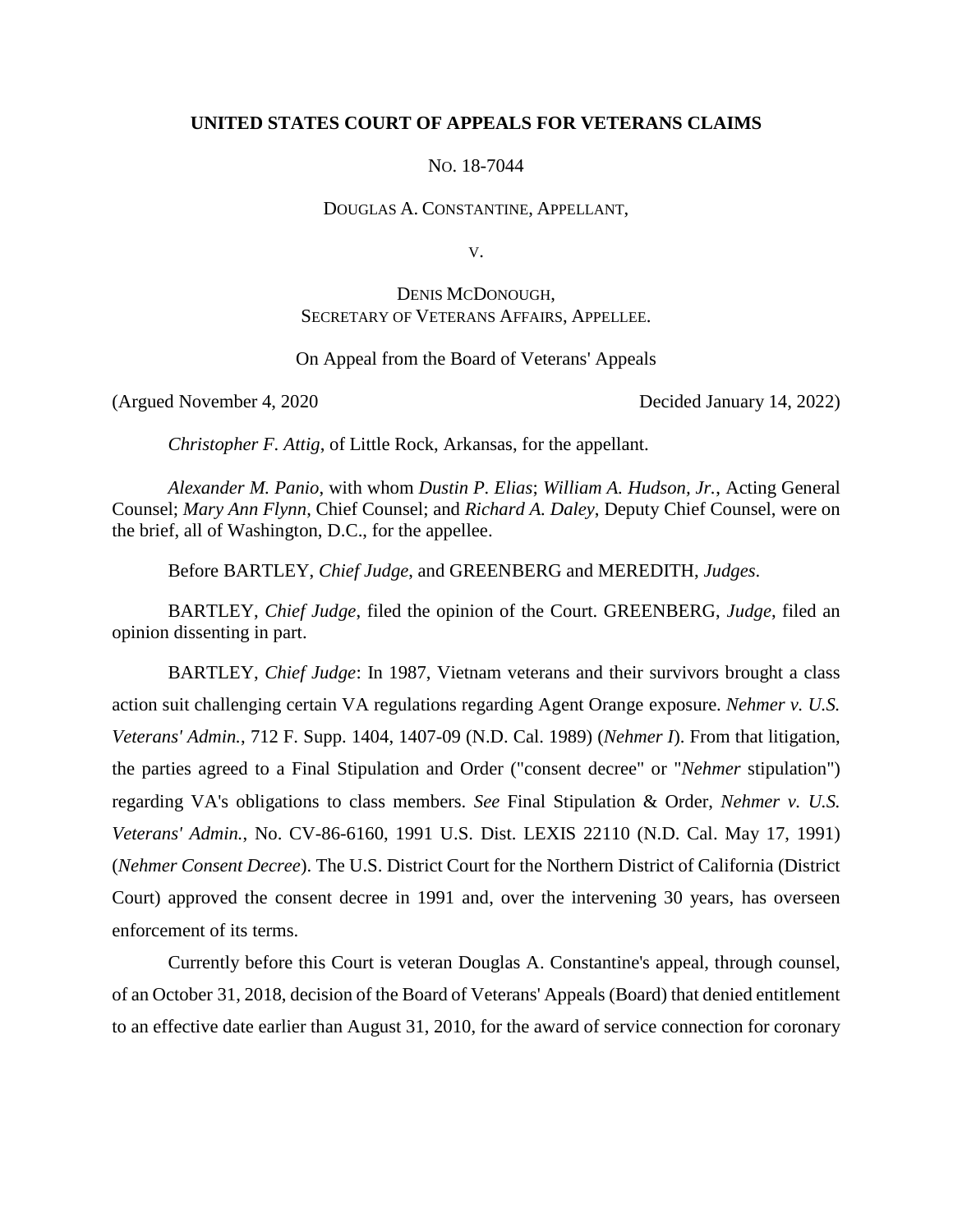artery disease (CAD). Record  $(R)$  at 4-14.<sup>1</sup> In reaching that decision, the Board, relying on 38 C.F.R. § 3.816, determined that the veteran was not a member of the *Nehmer* class and, therefore, was not entitled to a retroactive effective date under *Nehmer*. Properly characterized, Mr. Constantine's arguments are a request that this Court review the scope of the *Nehmer* litigation and determine whether the Board erred when it found that he was not entitled to the benefit of the earlier effective date rules provided to *Nehmer* class members. Although we have jurisdiction over Mr. Constantine's appeal of the October 2018 Board decision, *see* 38 U.S.C. § 7252(a), and we have the authority to "decide all relevant questions of law" implicated by that decision, 38 U.S.C.  $\S 7261(a)(1)$ , including the proper effective date as to his service-connected CAD benefits, we decline to exercise jurisdiction here for prudential reasons. Were we to address the fundamental question presented here, particularly where the District Court has not squarely addressed that question, we risk two federal courts arriving at conflicting outcomes, unnecessarily complicating the litigation. Accordingly, in this rare circumstance, we decline to exercise jurisdiction and will dismiss the appeal.

#### **I.** *NEHMER* **LITIGATION**

Before delving into the specifics of Mr. Constantine's appeal, it is important to understand the *Nehmer* class action suit and subsequent enforcement actions, as they serve as the basis for Mr. Constantine's arguments and his prayer for relief.

In February 1987, Beverly Nehmer, along with other Vietnam veterans and their survivors ("plaintiffs"), brought a class action suit challenging VA's promulgation of 38 C.F.R. § 3.311a (1986), which implemented part of the *Veterans' Dioxin and Radiation Exposure Compensation Standards Act of 1984*, Pub. L. No. 98-542 (Oct. 24, 1984), then-codified at 38 U.S.C. § 354. *Nehmer v. U.S. Veterans' Admin.*, 118 F.R.D. 113, 115-16 (N.D. Cal. 1987) ("*Nehmer Class Cert. Order*"); *see Nehmer I*, 712 F. Supp. at 1407-09. As certified by the District Court, the class of plaintiffs consisted of

all current and former service members, or their next of kin (a) who are eligible to apply to, who will become eligible to apply to, or who have an existing claim

<sup>&</sup>lt;sup>1</sup> In the same decision, the Board assigned the effective date of August 31, 2010, which was earlier than the previously assigned effective date of December 15, 2011. R. at 4. Because this determination is favorable to Mr. Constantine, the Court will not disturb it. *See Medrano v. Nicholson*, 21 Vet.App. 165, 170 (2007) ("The Court is not permitted to reverse findings of fact favorable to a claimant made by the Board pursuant to its statutory authority."), *aff'd in part, dismissed in part sub nom. Medrano v. Shinseki*, 332 F. App'x 625 (Fed. Cir. 2009).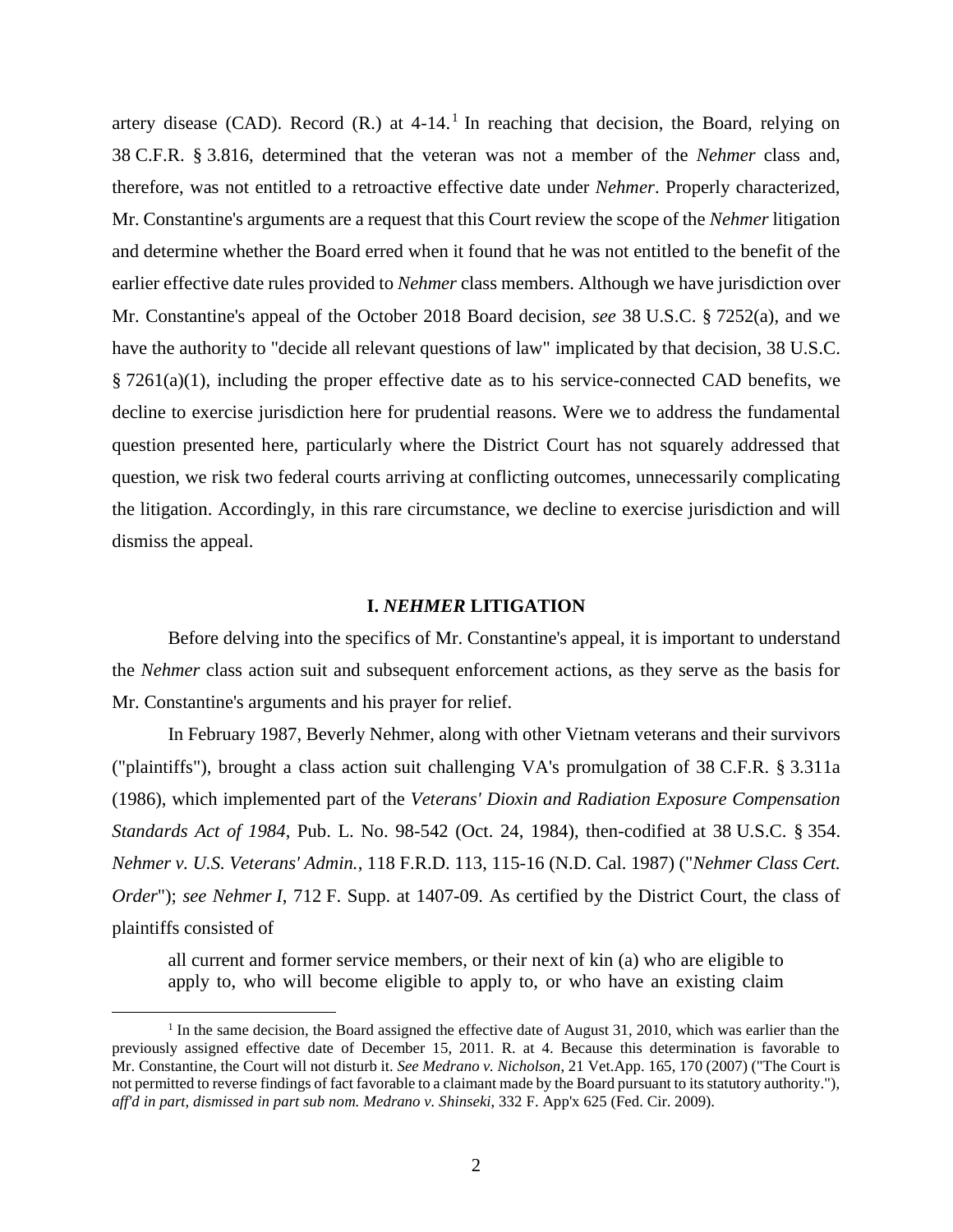pending before the [VA] for service-connected disabilities or deaths arising from exposure during active-duty service to herbicides containing dioxin or (b) who have had a claim denied by the VA for service-connected disabilities or death arising from exposure during active-duty service to herbicides containing dioxin.

*Nehmer Class Cert. Order*, 118 F.R.D. at 116; *see Nehmer I*, 712 F. Supp. at 1409. In May 1989, the District Court invalidated § 3.311a(d) and voided VA claim denials between September 25, 1985, and May 3, 1989, that were based on the invalidated regulation. *Nehmer I*, 712 F. Supp. at 1423.

Congress then passed the *Agent Orange Act of 1991*, Pub. L. No. 102-4 (Feb. 6, 1991) ("Agent Orange Act"), then-codified at 38 U.S.C. § 316, which established presumptive service connection for a list of diseases resulting from herbicide exposure. *See* 38 U.S.C. § 1116 (2021). Although the statute prospectively required VA to prescribe additional regulations when sound medical and scientific evidence establishes a positive association between herbicide exposure and a disease process, it did not provide for readjudication of previously denied claims.

But VA and the *Nehmer* class entered into a consent decree, which the District Court approved, that detailed VA's ongoing responsibilities for further rulemaking and retroactive disability payments to class members. *Nehmer Consent Decree*, 1991 U.S. Dist. LEXIS 22110; *see Nehmer v. U.S. Veterans' Admin.*, 32 F. Supp. 2d 1175, 1177 (N.D. Cal. 1999) (*Nehmer II*) (describing the consent decree). As relevant, the consent decree provided that, after the Secretary issues a final rule establishing a presumption of service connection for a disease determined to be associated with herbicide exposure, VA will readjudicate all claims voided by *Nehmer I* involving that disease. *Nehmer Consent Decree*, 1991 U.S. Dist. LEXIS 22110, ¶ 3; *see id*. at ¶ 5 (describing the assignment of an effective date associated with the grant of benefits following readjudication); *see also Nehmer II*, 32 F. Supp. 2d at 1177 (reciting paragraphs 3 and 5 of the consent decree).

Since the District Court's approval of the consent decree in 1991, plaintiffs on four occasions have sought enforcement of the terms of the consent decree in the District Court. In 1999, the District Court agreed with the plaintiffs that VA wrongly interpreted the consent decree as not requiring readjudication of a previously denied claim unless the claim had specifically alleged that herbicides were a factor in the veteran's death or injury, or VA's denial of the benefits expressly cited § 3.311a as grounds for denial. *Nehmer II*, 32 F. Supp. 2d at 1183-84. In 2002, the U.S. Court of Appeals for the Ninth Circuit (Ninth Circuit) affirmed the District Court's interpretation of the consent decree as requiring VA to "provide retroactive benefits to any class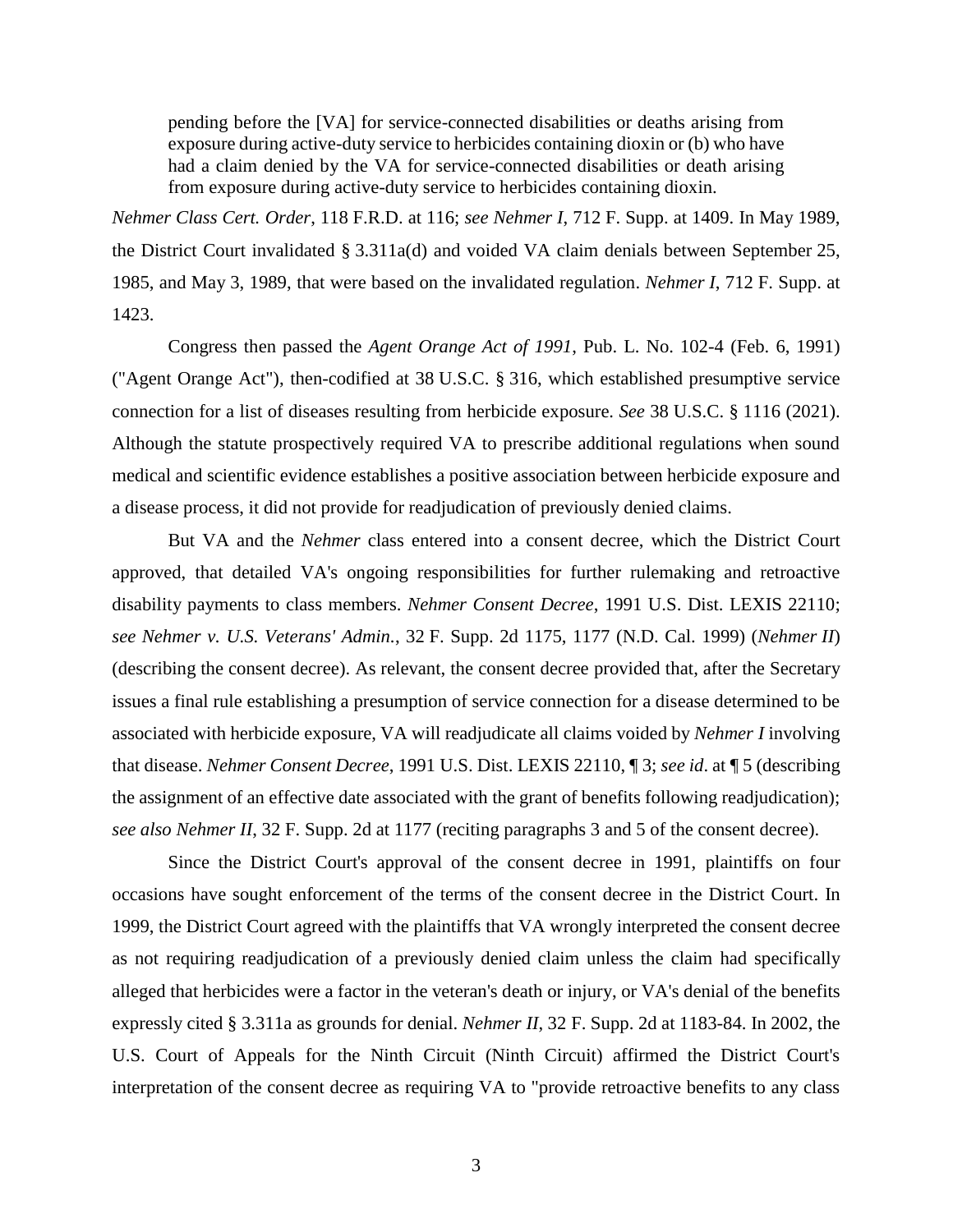member who submitted a claim after May 3, 1989, based on a disease that is later service connected under the Agent Orange Act." *Nehmer v. Veterans' Admin. of Government of U.S.*, 284 F.3d 1158, 1161 (9th Cir. 2002) (*Nehmer III*).

Following *Nehmer III*, VA added § 3.816 to implement effective date rules in compliance with *Nehmer*. *Effective Dates of Benefits for Disability or Death Caused By Herbicide Exposure; Disposition of Unpaid Benefits After Death of Beneficiary*, 68 Fed. Reg. 4132, 4134 (Jan. 28, 2003) (proposed rule), 68 Fed. Reg. 50,966 (Aug. 25, 2003) (final rule). As relevant, the regulation defined "[c]overed herbicide disease" as "a disease for which the Secretary of Veterans Affairs has established a presumption of service connection before October 1, 2002[,] pursuant to the Agent Orange Act." 38 C.F.R. § 3.816(b)(2) (2004); *see* 68 Fed. Reg. at 4138 (noting that September 30, 2002, was the sunset date of the Agent Orange Act).<sup>2</sup> However, following the second enforcement action, the Ninth Circuit, in 2007, affirmed the District Court's interpretation that "the plain language of the [c]onsent [d]ecree . . . applies to diseases determined to be service-connected after, as well as before, September 30, 2002." *Nehmer v. U.S. Dep't of Veterans Affairs*, 494 F.3d 846, 855 (9th Cir. 2007) (*Nehmer IV*).

In 2020, the District Court agreed with plaintiffs that VA was wrongfully interpreting the phrase "Republic of Vietnam" in section 1116 as only including veterans who had boots on the ground in Vietnam and brown water Navy veterans, thereby impermissibly not affording blue water Navy veterans relief under the terms of the consent decree. *Nehmer v. U.S. Dep't of Veterans Affairs*, No. CV-86-06160, 2020 WL 6508529, at \*5-6 (N.D. Cal. Nov. 5, 2020) (*Nehmer V*) (citing *Procopio v. Wilkie*, 913 F.3d 1371, 1380 (Fed. Cir. 2019)). <sup>3</sup> And most recently, in November 2021, the District Court concluded that the last sentence of § 3.816(f)(3) conflicted with the consent decree and ordered it be rescinded because it creates a "serious risk" of misleading a veteran's late-claiming surviving children regarding their entitlement to retroactive payment where additional surviving children have already received payment. *Nehmer v. U.S. Dep't of Veterans Affairs*, No. C 86-06160, 2021 U.S. Dist. LEXIS 218075, at \*11 (N.D. Cal. Nov. 10, 2021)

<sup>2</sup> The regulation also defined a *Nehmer* class member, for purposes of the regulation, as a Vietnam veteran who has a covered herbicide disease, or a surviving spouse, child, or parent of a deceased Vietnam veteran who died from a covered herbicide disease. 38 C.F.R. § 3.816(b)(1) (2004). The current version of § 3.816(b)(1) contains the same definition of a *Nehmer* class member for purposes of the regulation. 38 C.F.R. § 3.816(b)(1) (2021).

<sup>&</sup>lt;sup>3</sup> Brown water refers to the inland waters of the landmass of Vietnam and blue water refers to the offshore waters. *See, e.g.*, *Nehmer V*, 2020 WL 6508529, at \*3; *Gray v. McDonald*, 27 Vet.App. 313, 317 n.4 (2015).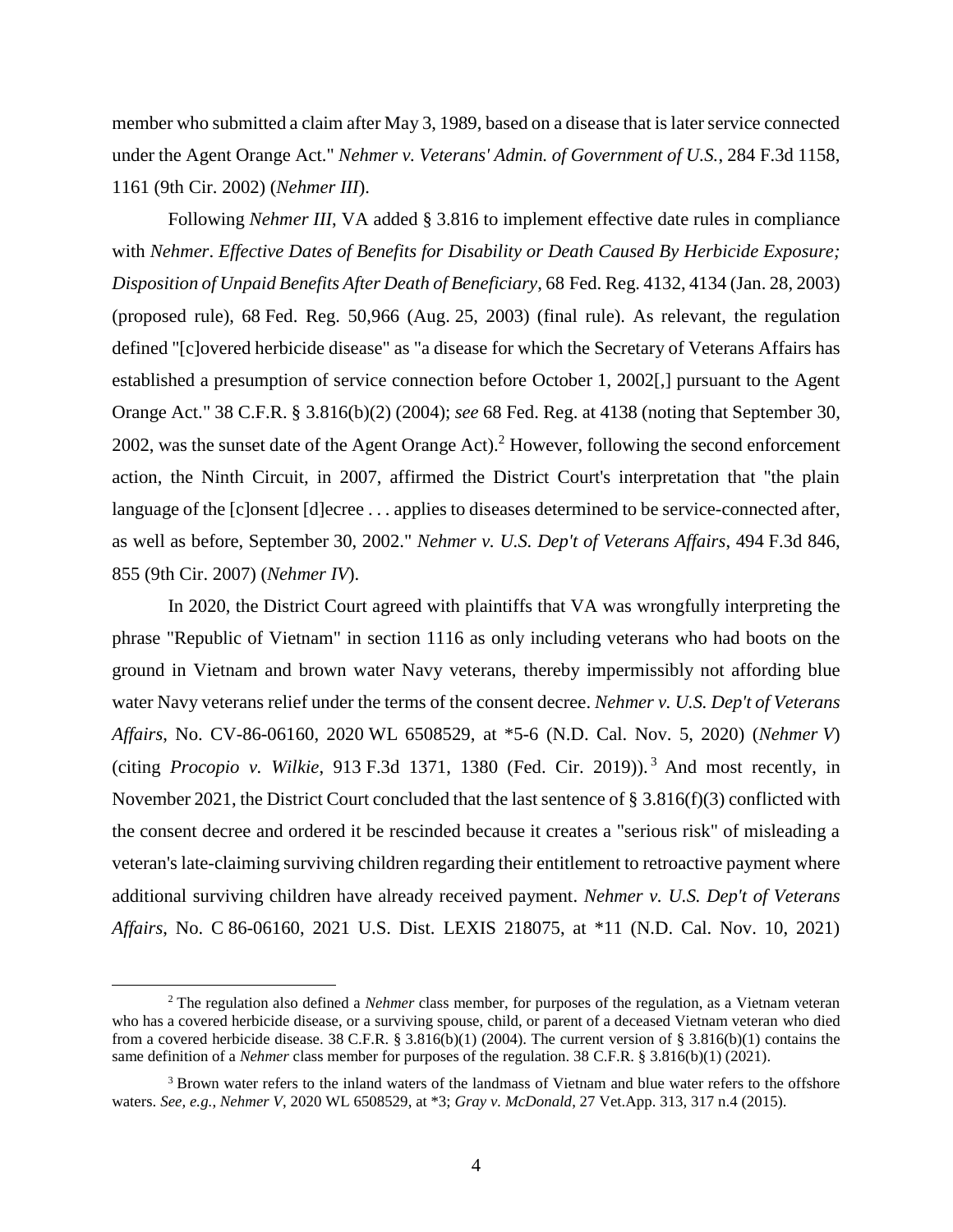(*Nehmer VI*); *see Awards Under the Nehmer Court Orders for Disability or Death Caused by a Condition Presumptively Associated with Herbicide Exposure; Implementing Court Order*, 86 Fed. Reg. 68,409, 68,409-10 (Dec. 2, 2021) (removing the last sentence of § 3.816(f)(3)).

## **II. MR. CONSTANTINE'S CLAIM**

Mr. Constantine served honorably in the U.S. Air Force from October 1965 to October 1970. R. at 1908. His service included duty at the demilitarized zone (DMZ) in the Republic of Korea, *see* R. at 2009, but not in the Republic of Vietnam.

In January 2008, Mr. Constantine filed, among other things, a claim for service connection for a heart condition. R. at 3333-45. As relevant here, a VA regional office (RO) awarded service connection for CAD associated with herbicide exposure in April 2012. R. at 2657-61. The RO assigned an effective date of December 15, 2011, noting that this date corresponded to the first date that Mr. Constantine was diagnosed with ischemic heart disease (IHD). *Id*.; *see* R. at 2727; *see also* 38 C.F.R. § 3.309(e) (2011) (listing IHD, which includes CAD, among those diseases presumptively associated with herbicide exposure).

In May 2012, Mr. Constantine filed a Notice of Disagreement seeking an earlier effective date for the award of service connection for CAD. R. at 2595, 2633. Following a December 2012 Statement of the Case, R. at 2514-41, Mr. Constantine timely perfected an appeal to the Board, R. at 2431-34. Before the Board, in June 2015 and July 2016, Mr. Constantine, through current counsel, argued, in relevant part, that he is a member of the *Nehmer* class because the District Court's class definition was not limited based on the geographic location of herbicide exposure. R. at 1403-05 (June 2015), 520-22 (July 2016).

In the October 2018 decision on appeal, the Board found the evidence in relative equipoise as to the date when Mr. Constantine's CAD first manifested and, therefore, concluded, based on application of the benefit of the doubt doctrine, that symptoms began as early as the 1990s. R. at 14. However, the Board awarded an effective date of August 31, 2010, the date of the liberalizing law that added IHD to the list of diseases presumptively associated with herbicide exposure. R. at 10 (citing 38 C.F.R. § 3.114(a)(1)). In doing so, the Board rejected Mr. Constantine's argument that he is a member of the *Nehmer* class, because he did not serve in the Republic of Vietnam during the relevant time period. R. at 7-8 (citing 38 C.F.R.  $\S$  3.816(b)(1)(i)). This appeal followed.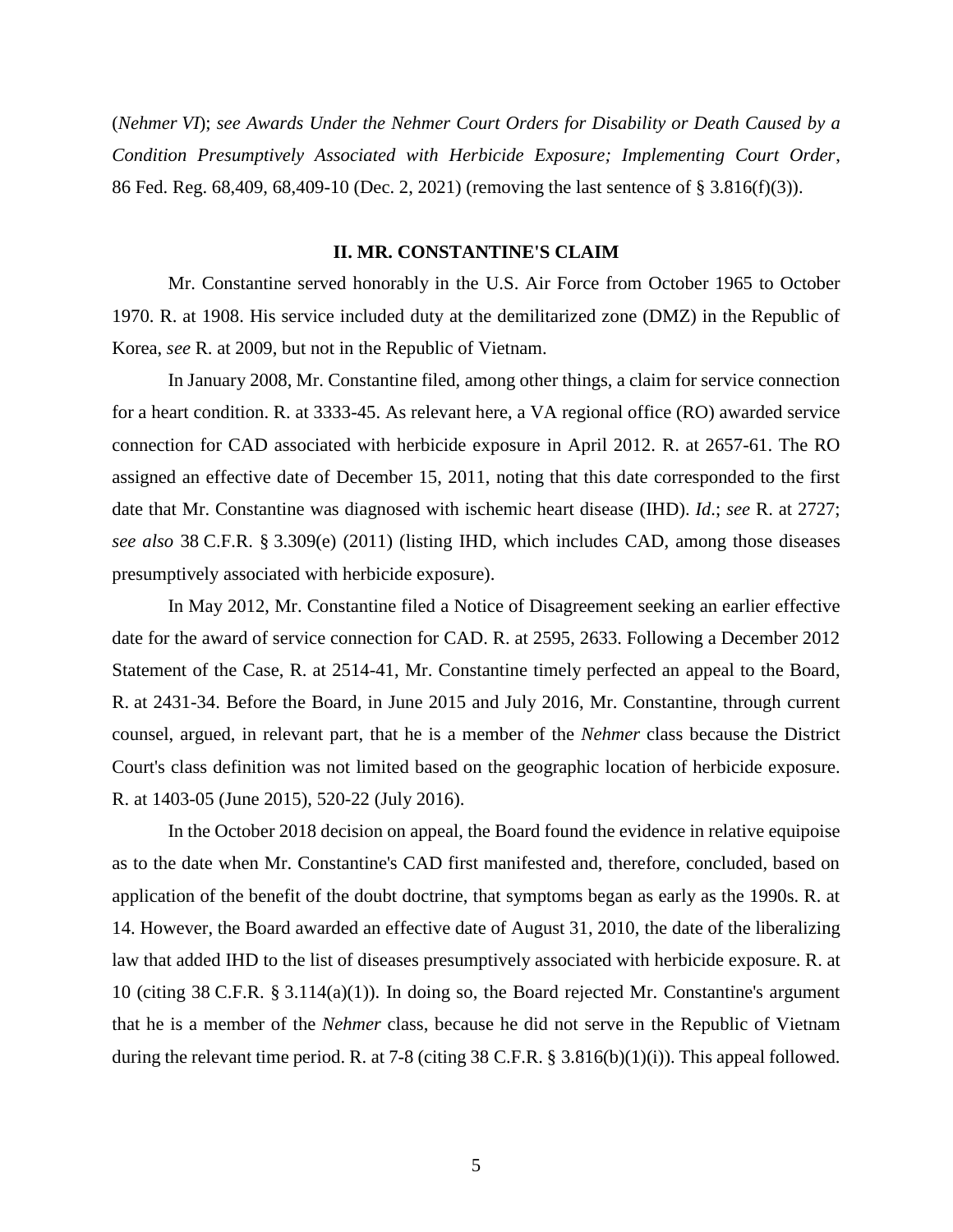## **III. ARGUMENTS**

Mr. Constantine argues that he is a member of the *Nehmer* class and, therefore, entitled to the effective date relief prescribed by the consent decree. He argues that the District Court certified a class of current and former servicemembers who were exposed to herbicides, irrespective of the geographic location of their exposure. Appellant's Brief (Br.) at 13-14. He argues that the Secretary did not challenge the geographic scope of the class before the District Court and, therefore, that issue was fully litigated and resolved. *Constantine v. McDonough*, No. 18-7044, Oral Argument [hereinafter "Oral Argument"] at 5:37-6:58, 16:12-17:56.<sup>4</sup> As a result, he argues that the Board exceeded its jurisdiction when it improperly limited the scope of the *Nehmer* consent decree to only Vietnam veterans and their survivors. Appellant's Br. at 11-14, 16-22. He emphasized during oral argument that he is not asking this Court to interpret the class certification order or consent decree—a function he asserts is reserved for the District Court—but instead is arguing that this Court instruct the Board to apply the plain language of the class certification order in the same manner that the District Court, as the "enforcing court," would. Oral Argument at 13:00-13:36, 18:49-20:28. He urges the Court to set aside the Board decision as *ultra vires* and remand the appeal to the Board with "instructions to follow the clear and unambiguous language of the consent decree." Appellant's Br. at 22; *see* Reply Br. at 7-8.

The Secretary argues that the Board correctly found that Mr. Constantine is not entitled to the *Nehmer* effective date provisions in § 3.816 because he did not serve in Vietnam. Secretary's Br. at 5-11; Oral Argument at 29:36-31:45. He argues that VA promulgated § 3.816 to implement the *Nehmer* order, and that Mr. Constantine's "argument is based on a revisionist interpretation of the *Nehmer* class" and ignores important contextual aspects of the *Nehmer* lawsuit, including that it was "initiated by Vietnam veterans, on behalf of Vietnam veterans, and involved solely regulatory presumptions for those who served" in Vietnam. Secretary's Br. at 8; *see* Oral Argument at 27:30-27:58 (arguing that VA and the *Nehmer* plaintiffs understood that the class was based on Vietnam service only and that understanding was enshrined in § 3.816). He additionally argues that, because the veteran is asking the Court to interpret the terms of the consent decree, the proper recourse is for Mr. Constantine to file a motion for enforcement with the District Court as subjectmatter jurisdiction lays with that court. Oral Argument at 27:58-29:36, 31:45-32:50, 34:09-36:03.

<sup>4</sup> Available at https://www.youtube.com/watch?v=fOXYeGqAwA4.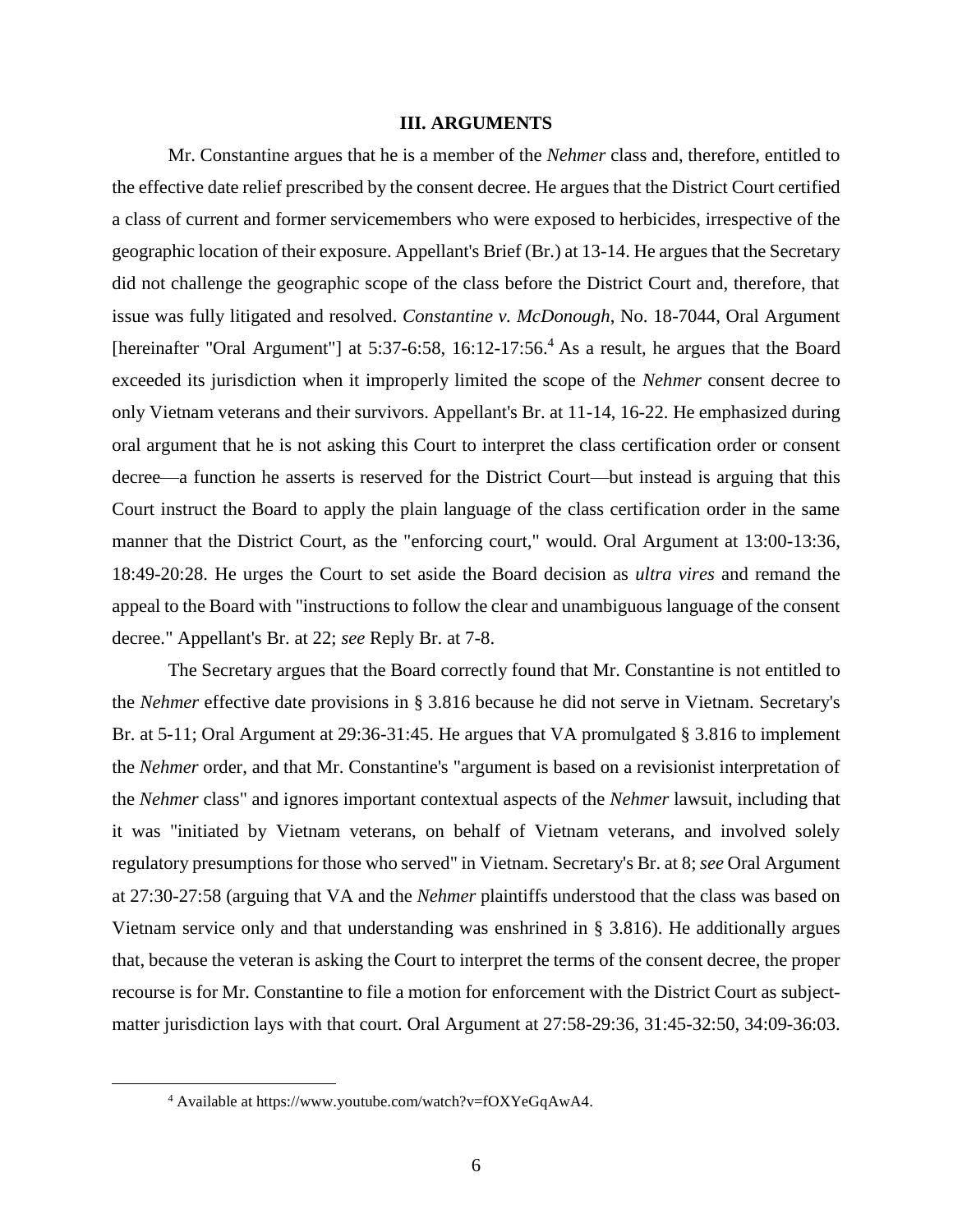Synthesizing the arguments, the operative facts of this appeal are not in dispute. It is undisputed that Mr. Constantine did not serve in the Republic of Vietnam, including within its territorial waters, during the relevant time period contemplated by section 1116. He served at the Korean DMZ at a minimum between April and August 1969, and, thus, VA recognizes his exposure to herbicides. *See* R. at 7; *see also* 38 C.F.R. § 3.307(a)(6)(iv) (2021). 5 It is also undisputed that Mr. Constantine has a diagnosed heart condition (CAD) that VA considers to be presumptively associated with herbicide exposure. *See* R. at 10; *see also* 38 C.F.R. § 3.309(e) (2021). And it is undisputed that VA added IHD (including CAD) to the list of diseases presumptively associated with herbicide exposure effective August 31, 2010. *See* 38 C.F.R. § 3.309(e). On these grounds, the Board granted the current effective date of August 31, 2010. R. at 14 (citing 38 C.F.R. § 3.114(a)(1)).<sup>6</sup>

The parties also agree that Mr. Constantine does not meet VA's regulatory definition of a *Nehmer* class member found in § 3.816(b)(1). The parties disagree, however, as to whether the regulatory definition is controlling in this case and take differing views as to whether the regulation fully or only partially describes the *Nehmer* class. Reply Br. at 2-7; Secretary's Br. at 11; Oral Argument at 18:49-20:28, 29:36-31:45. But because Mr. Constantine does not directly challenge the regulation's validity, the Court need not address the regulatory definition further.

 $<sup>5</sup>$  The presumption of herbicide exposure for veterans serving at the Korean DMZ between April 1, 1968, and</sup> August 31, 1971, became effective February 24, 2011, *see Herbicide Exposure and Veterans With Covered Service in Korea*, 76 Fed. Reg. 4245 (Jan. 25, 2011) (final rule) (adding 38 C.F.R. § 3.307(a)(6)(iv)). Because Mr. Constantine's service included service at the Korean DMZ as part of a recognized military unit from April to August 1969, VA found that he was exposed to herbicides. R. at 2011, 2659, 2821; *see VA Adjudication Procedures Manual*, M21-1, VIII.i.1.A.3.a-c (revised Nov. 2, 2021); *see also McKinney v. McDonald*, 796 F.3d 1377, 1379 (Fed. Cir. 2015) (discussing VA's policy found in the M21-1 prior to promulgation of the final regulation). Effective January 1, 2020, Congress extended the regulatory presumptive period to begin on September 1, 1967, and end on August 31, 1971. 38 U.S.C. § 1116B; *see* Blue Water Navy Vietnam Veterans Act of 2019, Pub. L. No. 116-23, § 3(a), 133 Stat. 966, 969 (June 25, 2019) (codified at 38 U.S.C. § 1116B).

<sup>6</sup> Although he argued before the Board that an effective date as early as October 2009 was warranted based on application of effective date rules regarding liberalizing laws, R. at 1405, he raises no argument on appeal to this Court that the Board erred in applying the liberalizing law provisions to award the current effective date of August 31, 2010. Accordingly, the Court deems those arguments abandoned. *See Grivois v. Brown*, 6 Vet.App. 136, 138 (1994) (explaining that the Court has discretion to deem issues not raised on appeal as abandoned).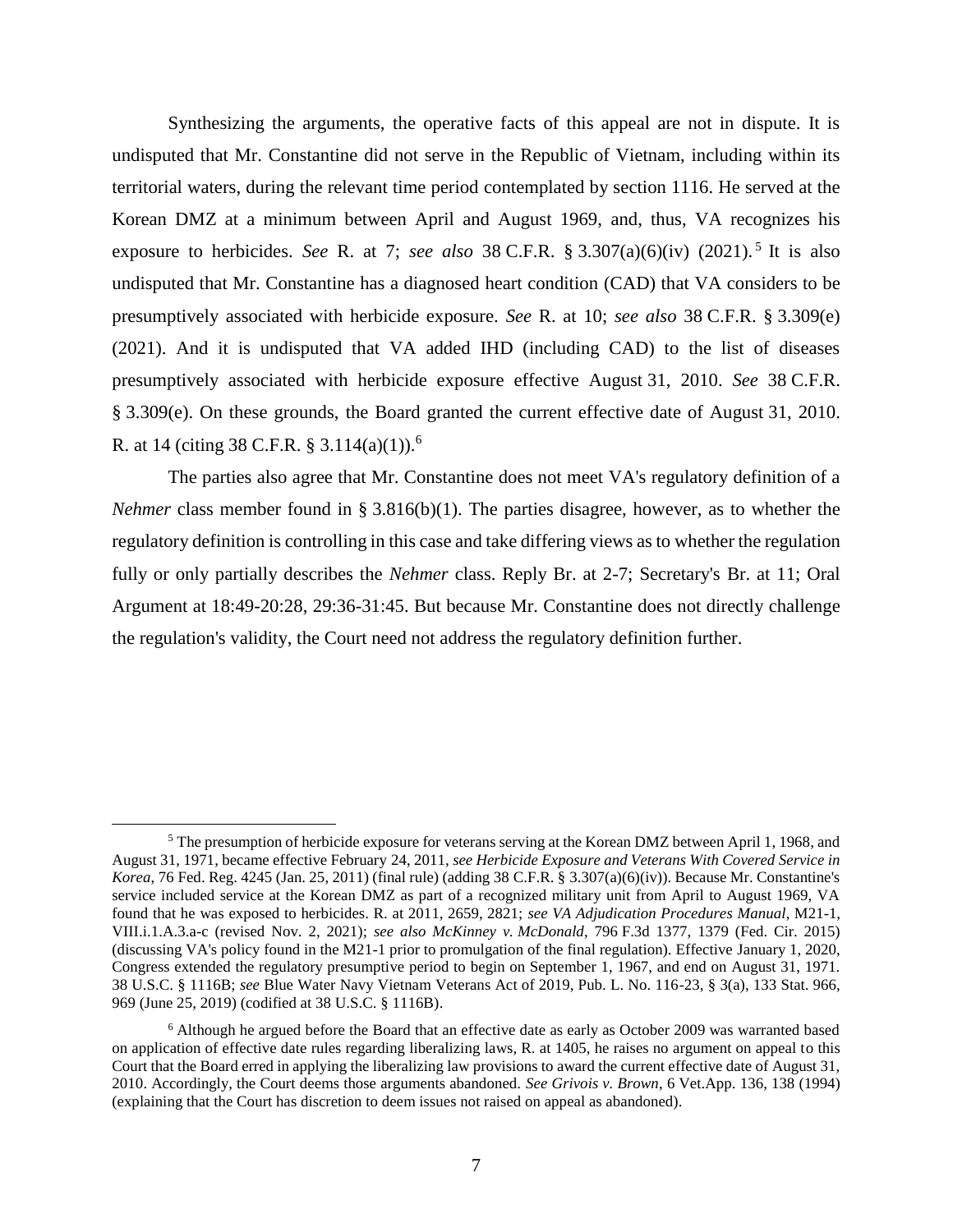#### **IV. ANALYSIS**

The central divergence in this case is in the parties' respective characterizations of Mr. Constantine's specific prayer for relief and their views of this Court's role in affording that relief.

## A. Court of Appeals for Veterans Claims Jurisdiction

"Federal courts are courts of limited jurisdiction." *Kokkonen v. Guardian Life Ins. Co. of Am.*, 511 U.S. 375, 377 (1994). Our jurisdiction stems from the *Veterans' Judicial Review Act* (VJRA), Pub. L. No. 100-687, 102 Stat. 4105 (Nov. 18, 1988). As part of the VJRA, Congress created our Court and gave us "exclusive jurisdiction to review decisions of the Board." 38 U.S.C. § 7252(a). Prior to enactment of the VJRA, claimants seeking to enforce veterans benefits statutes sought aggregate relief in the district courts. *See Monk v. Shulkin*, 855 F.3d 1312, 1319 (Fed. Cir. 2017) (compiling cases including *Nehmer*); *Skaar v. Wilkie*, 32 Vet.App. 156, 177 (2019) (en banc order) (compiling cases). However, the VJRA fundamentally changed the availability of judicial review of VA decisions. And recent cases have announced our authority to aggregate claims for class action. *Monk*, 855 F.3d at 1319 (describing authority in the petition context); *Skaar*, 32 Vet.App. at 177-78 (describing authority in the appeal context).

One hallmark function of the VJRA is that Congress transferred exclusive jurisdiction to our Court—and thereby divested subject-matter jurisdiction from federal district courts—over VA-benefits-related claims. Other federal courts, including the Ninth Circuit, have acknowledged our exclusive jurisdiction over VA-benefits-related claims. *See, e.g.*, *Veterans for Common Sense v. Shinseki*, 678 F.3d 1013, 1016, 1021-23, 1031-32 (9th Cir. 2012) (en banc); *Vietnam Veterans of America v. Shinseki*, 599 F.3d 654, 656 (D.C. Cir. 2010); *Beamon v. Brown*, 125 F.3d 965, 971- 73 (6th Cir. 1997); *Hall v. U.S. Dep't of Veterans' Affairs*, 85 F.3d 532, 534 (11th Cir. 1996); *Zuspann v. Brown*, 60 F.3d 1156, 1158-59 (5th Cir. 1995); *Hicks v. Veterans Admin.*, 961 F.2d 1367, 1369-70 (8th Cir. 1992); *Addington v. United States*, 94 Fed. Cl. 779, 782 (2010).

In addition, Congress provided this Court, within our scope of review, the "exclusive jurisdiction to consider all questions involving benefits under laws administered by the VA, . . . includ[ing] factual, legal, and constitutional questions." H.R. Rep. 100-963, at 5 (1988), *reprinted in* 1988 U.S.C.C.A.N. 5782, 5786; *see Veterans for Common Sense*, 678 F.3d at 1021 (quoting H.R. Rep. 100-963 and emphasizing "all"); *see also* 38 U.S.C. § 7261(a)(1) (providing the Court the authority to "decide all relevant questions of law"). This Court also has the authority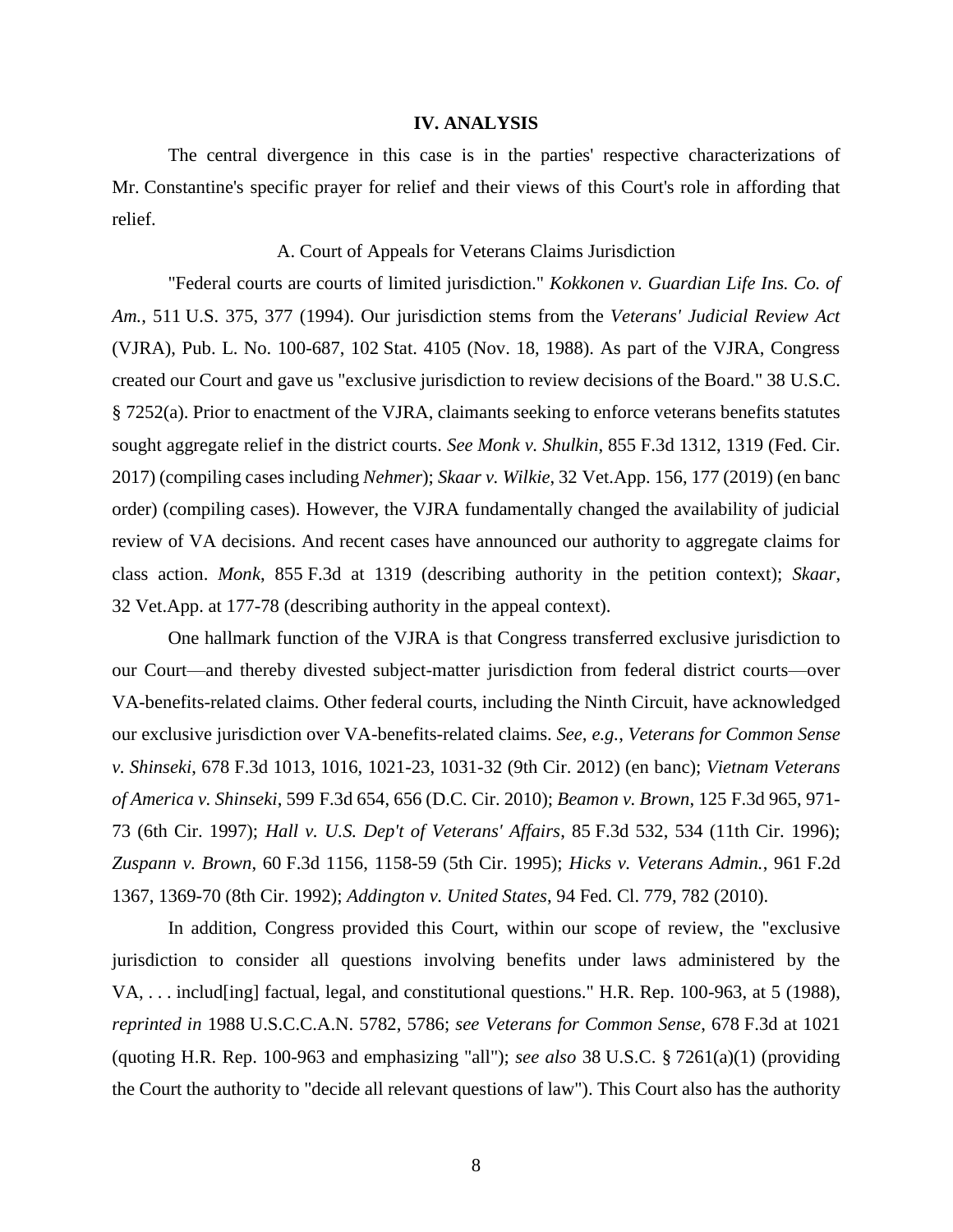to hold unlawful decisions and conclusions of the Board not in accordance with law and set aside or reverse adverse findings of fact that are clearly erroneous. 38 U.S.C.  $\S$  7261(a)(3), (4).

# B. District Court Jurisdiction

Although the District Court approved the consent decree, the authority to enforce contracts in settlement of federal litigation "requires its own basis for jurisdiction." *Kokkonen*, 511 U.S. at 378. A federal court has ancillary jurisdiction to enforce a settlement agreement if the settlement terms were included in the federal court's judgment order. *Id*. at 380-81. As the Supreme Court explained:

[I]f the parties' obligation to comply with the terms of the settlement agreement had been made part of the order of dismissal—either by separate provision (such as a provision "retaining jurisdiction" over the settlement agreement) or by incorporating the terms of the settlement agreement in the order[,] . . . a breach of the agreement would be a violation of the order, and ancillary jurisdiction to enforce the agreement would therefore exist.

*Id*. at 381; *see Nehmer IV*, 494 F.3d at 856 ("Ordinarily, when a district court incorporates the terms of a settlement agreement or a stipulation into an order, it retains subject matter jurisdiction to interpret and enforce the contents of that order." (citing *Kokkonen*, 511 U.S. at 378, 381)).

The District Court incorporated the terms of the consent decree into its May 1991 order granting the consent decree and October 1991 final judgment order. *Nehmer Consent Decree*, 1991 U.S. Dist. LEXIS 22110,  $\P$  9 (providing that the final judgment order will incorporate the terms of the consent decree); Order at \*2, *Nehmer v. U.S. Veterans' Admin.*, No. CV-86-6160 (N.D. Cal. Oct. 9, 1991) (final judgment order stating that the order incorporates the terms of the consent decree and noting that the "case shall be closed with [VA] subject to ongoing, enforceable obligations in the future").

Therefore, the District Court retains subject-matter jurisdiction to enforce the terms of the consent decree and that court has the authority to consider a motion for clarification and enforcement. *See Nehmer IV*, 494 F.3d at 856 (describing this finding of jurisdiction as "unexceptionable"); *see also Nehmer V*, 2020 WL 6508529, at \*6; *Nehmer II*, 32 F. Supp. 2d at 1178 n.4.

## C. Intersecting Jurisdiction

Mr. Constantine asserts error in the Board's denial of an earlier effective date for his service-connected CAD; such an appeal clearly falls within our exclusive jurisdiction. However, his earlier-effective-date argument is that the Board wrongly excluded him from the *Nehmer* class,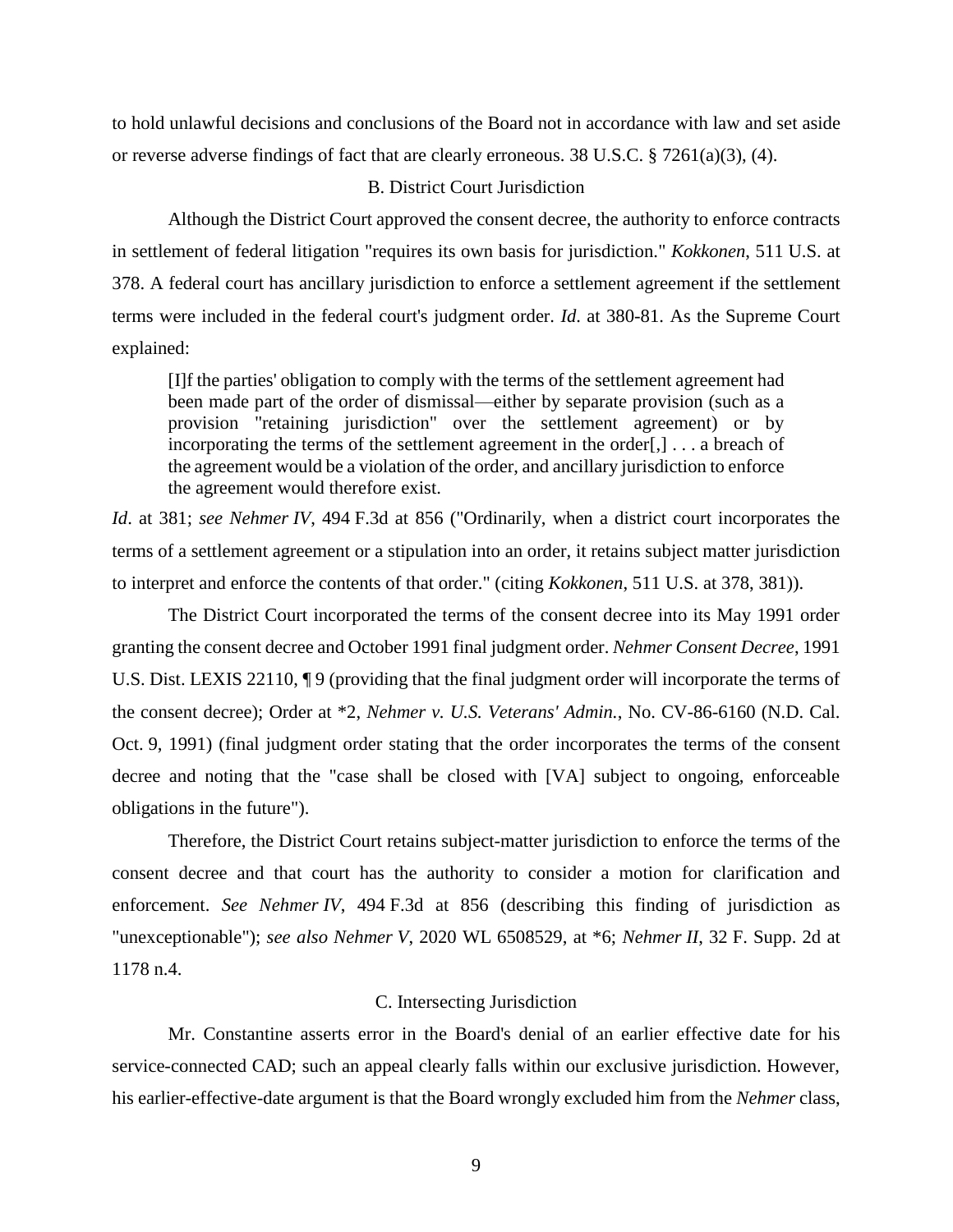violating the terms of the consent decree. These arguments create an intersection between our exclusive jurisdiction over his individual appeal of a final Board denial of an earlier effective date of benefits and the District Court's ongoing jurisdiction over *Nehmer* litigation and enforcement. Given these unique circumstances, and for reasons we will explain, we conclude that Mr. Constantine's case presents such an exceptional case that we decline to exercise jurisdiction over his *Nehmer* argument.

The Supreme Court has set forth principles regarding a federal court's decision to decline the exercise of jurisdiction where concurrent jurisdiction exists, either in parallel state and federal proceedings or wholly federal concurrent proceedings. *See Colorado River Water Conservation Dist. v. United States*, 424 U.S. 800, 818 (1976) (*Colorado River*). Here, we are not presented with parallel state and federal jurisdiction. And, although there is ongoing enforcement litigation in the District Court, we are not presented with the prototypical model of concurrent federal jurisdiction, as Mr. Constantine himself is not simultaneously seeking relief with the District Court. However, the arguments he raises lead to the difficult situation before us—the intersection of jurisdictional authority. Although the cases referenced herein do not squarely address the scenario present in this case, they inform our decision to decline the exercise of jurisdiction as a matter of discretion.

When parallel state and federal litigation exists, *Colorado River* and its progeny set forth several factors that a federal court should consider in deciding whether to decline the exercise of jurisdiction. *Colorado River*, 424 U.S. at 818; *see Moses H. Cone Mem'l Hosp. v. Mercury Constr. Corp.*, 460 U.S. 1, 16 (1983) (*Moses Cone*). As relevant to our analysis, those factors include which court first assumed jurisdiction and the desirability of avoiding piecemeal litigation. *Moses Cone*, 460 U.S. at 15-16, 17 n.20; *Colorado River*, 424 U.S. at 818.

However, when wholly federal concurrent jurisdiction exists "no precise rule has evolved," and courts aim to abide by the general principle of avoiding duplicative litigation. *Colorado River*, 424 U.S. at 817 (citing *Kerotest Mfg. Co. v. C-O Two Fire Equipment Co.*, 342 U.S. 180, 183 (1952) (*Kerotest*)); *see Kerotest*, 342 U.S. at 183 ("Wise judicial administration, giving regard to conservation of judicial resources and comprehensive disposition of litigation, does not counsel rigid mechanical solution of such problems.")). "That rule reflects an elementary principle of 'wise judicial administration.'" *In re Google Inc.*, 588 F. App'x 988, 990 (Fed. Cir. 2014) (citing *Colorado River* and *Kerotest*).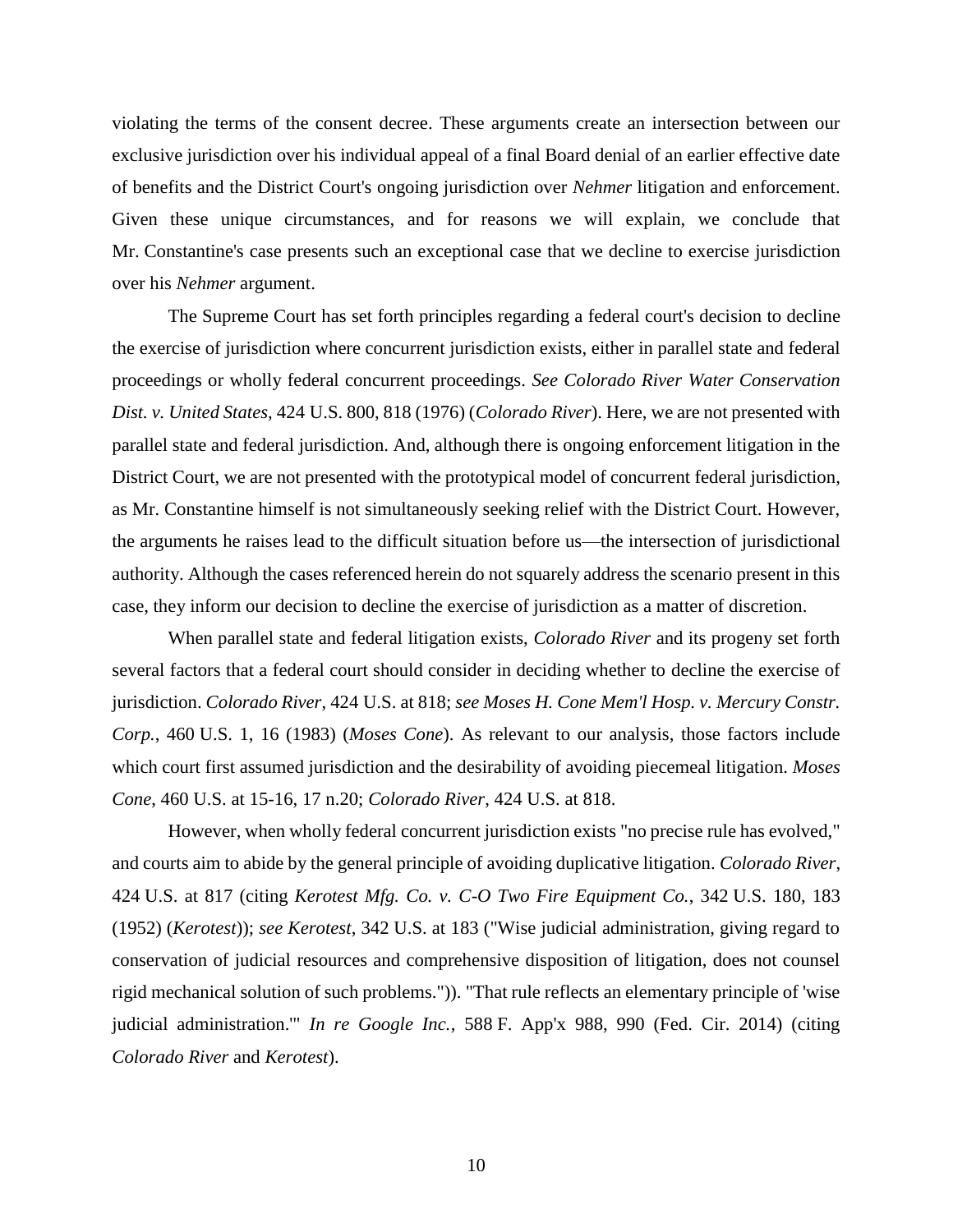Using these guiding principles, we decline to exercise jurisdiction in this case. First, the District Court is the court that first assumed jurisdiction as to the underlying issue here—approving the class of plaintiffs that will receive relief under the *Nehmer* stipulation. Although the VJRA fundamentally changed the availability of judicial review of veterans benefits decisions, the *Nehmer* suit began prior to the enactment of the VJRA and the establishment of our Court. The VJRA did not change the "general principle of law [that] once jurisdiction attaches in a case, a court continues to have jurisdiction over the matter until a decision has been reached." *Veterans' Judicial Review Act*, 134 CONG. REC., S 16632-01 (Oct. 18, 1988) (testimony from Senator Cranston, who also stated that "no pending case would be adversely affected" by passage of the VJRA). Because the District Court is the court that first assumed jurisdiction, this factor weighs in favor of that court resolving Mr. Constantine's arguments that the *Nehmer* class includes veterans, like him, who were exposed to Agent Orange outside of the Republic of Vietnam.<sup>7</sup>

Second, and relatedly, the District Court has actively supervised enforcement of the *Nehmer* consent decree over the intervening 30 years since it approved the consent decree in 1991, including its recent decisions in *Nehmer V* and *Nehmer VI*. To that end, the District Court and the Ninth Circuit have continued to maintain their subject-matter jurisdiction over the *Nehmer* litigation despite passage of the VJRA and creation of our Court. *See Nehmer I*, 712 F. Supp. at 1410-11 (citing *Veterans' Judicial Review Act*, 134 CONG. REC., S 16632-01 (Senator Cranston's testimony)); *Nehmer IV*, 494 F.3d at 856; *Nehmer V*, 2020 WL 6508529, at \*6 (citing *Nehmer I*, 712 F. Supp. at 1410-11). In contrast, the Ninth Circuit addressed a class action suit filed after the VJRA in *Veterans for Common Sense* and held that the VJRA divested the District Court of jurisdiction to consider that portion of the suit alleging delays in VA's provision of medical care and adjudicating disability benefits claims, 678 F.3d at 1020-32, stating, in part, that "review of decisions made in the context of an individual veteran's VA benefits proceedings are beyond the jurisdiction of federal courts outside the review scheme established by the VJRA," *id*. at 1023. Therefore, as the District Court has actively supervised enforcement of the consent decree, this

<sup>7</sup> *Accord Northwest Airlines, Inc. v. American Airlines, Inc.*, 989 F.2d 1002, 1005 (8th Cir. 1993) ("The wellestablished rule is that in cases of concurrent jurisdiction, the first court in which jurisdiction attaches has priority to consider the case.") (internal quotation omitted); *see also In re Telebrands Corp.*, 773 F. App'x 600, 602 (Fed. Cir. 2016) (noting that, where the overlap between two cases is "complete or nearly complete, the usual rule is for the court of first jurisdiction to resolve the issue") (citing *West Gulf Mar. Ass'n v. ILA Deep Sea Local 24*, 751 F.2d 721, 730 (5th Cir. 1985)).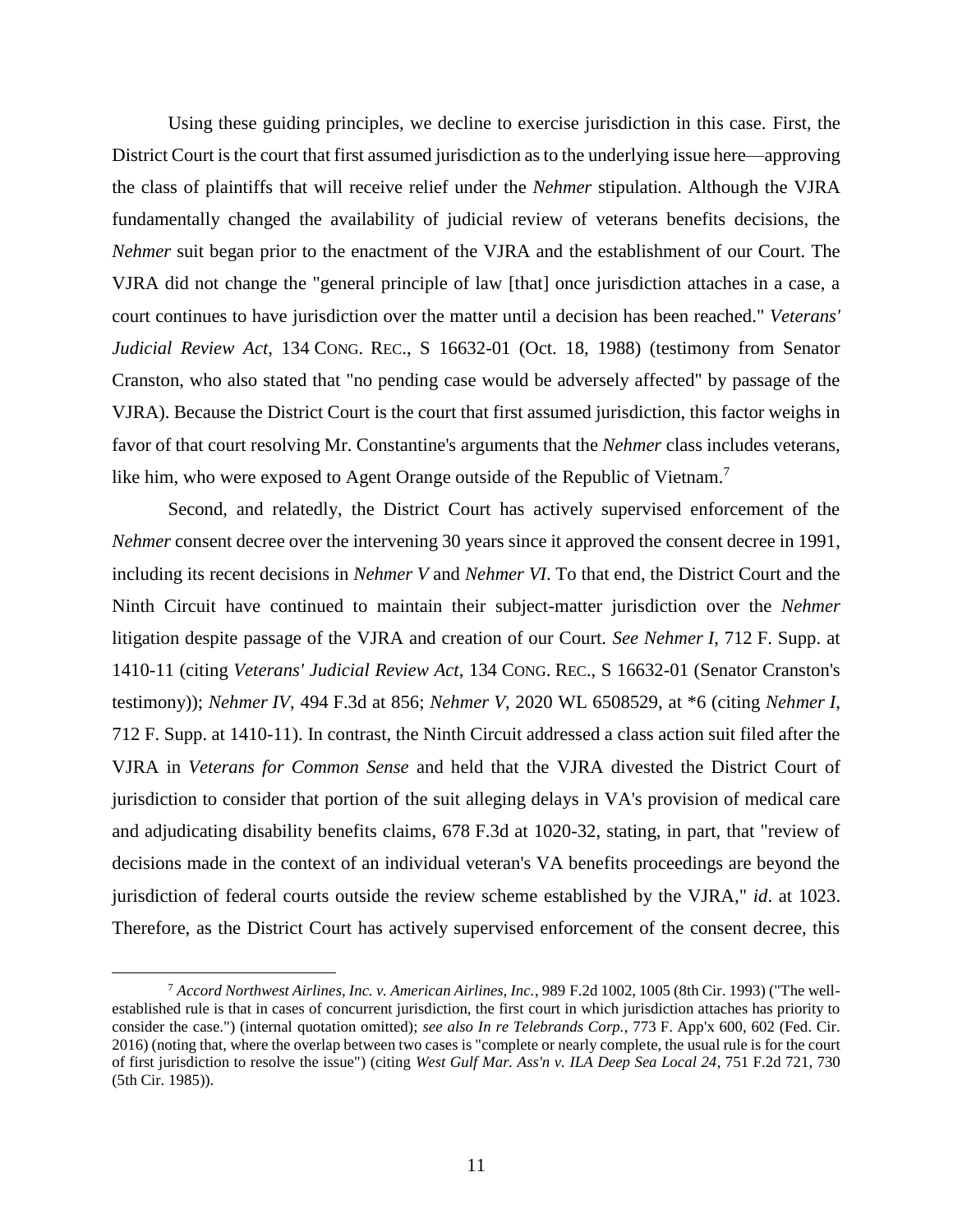factor weighs in favor of the District Court resolving Mr. Constantine's arguments that under the *Nehmer* stipulation he is a class member.

Third, were we to entertain Mr. Constantine's arguments, we would have to weigh in on a fundamental question about the *Nehmer*stipulation and litigation—the scope of the certified class. 8 Weighing in as to that issue could subject the parties to duplicative litigation and frustrate the District Court's role in ongoing enforcement. Mr. Constantine argues that he is a member of the *Nehmer* class because the language used to define the class as certified by the District Court does not contain a reference to where herbicide exposure occurred. And he argues that the Board impermissibly narrowed the scope of the certified class by excluding him as a member. Although he frames these arguments as specific to his appeal alone, the arguments raise fundamental questions that address the scope of the *Nehmer* stipulation and litigation. To the extent that he attempts to argue otherwise, the Court disagrees.

Initially, Mr. Constantine mischaracterizes the Board decision when he argues that the Board narrowed the scope of the consent decree. In rejecting Mr. Constantine's argument that he is a *Nehmer* class member, the Board relied on § 3.816, VA rulemaking documents, and VA training materials as evidence that the *Nehmer* class is limited to servicemembers who served in Vietnam during the relevant period. R. at 7-8. The Board did not independently review the class certification order or the terms of the consent decree or address the scope of those documents. As discussed above, Mr. Constantine does not argue that § 3.816 applies in his case.

More fundamentally, the Court rejects Mr. Constantine's argument that the scope of the *Nehmer* class as it relates to the Korean DMZ has already been litigated and resolved in a manner that weighs in his favor. *See* Oral Argument at 5:37-6:58, 16:12-17:56. The District Court adopted plaintiffs' proposed class definition without a specific challenge from VA, *see Nehmer Class Cert. Order*, 118 F.R.D. at 116-25, but that does not mean that the scope of the *Nehmer* class as to whether it includes a veteran who served at the Korean DMZ was finally litigated and resolved at that time. In fact, the District Court decision in *Nehmer V*—which considered VA's interpretation of the term "Republic of Vietnam" as it related to applicability of the *Nehmer* stipulation specifically counsels against such a conclusion. *See Nehmer V*, 2020 WL 6508529, at \*5-6.

<sup>8</sup> *See, e.g.*, *Marcus v. BMW of North America, LLC*, 687 F.3d 583, 592-93 (3d Cir. 2012) (describing ascertainability of the class as "an essential prerequisite of a class action"); *DeBremaecker v. Short*, 433 F.2d 733, 734 (5th Cir. 1970) ("It is elementary that in order to maintain a class action, the class sought to be represented must be adequately defined and clearly ascertainable.").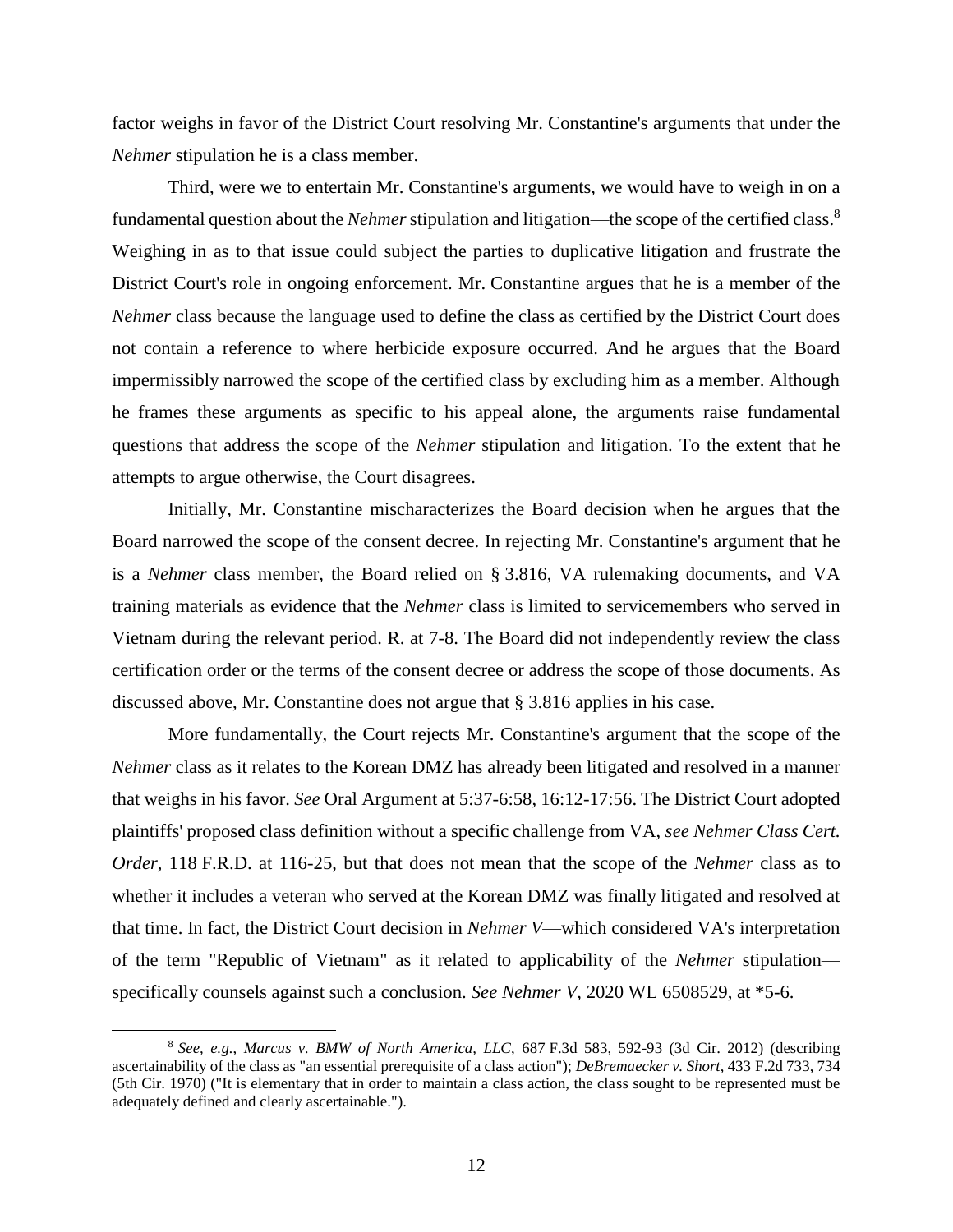Moreover, Mr. Constantine's own arguments are inconsistent as he not only argues that the scope of the *Nehmer* class as to the Korean DMZ has already been litigated but also asks us to give the same binding effect that the District Court would *if* it were presented with this question. *See* Oral Argument at 13:00-13:36, 18:49-20:28, 56:45-57:16. He argues that in *Nehmer II*, *Nehmer III*, and *Nehmer IV*, the District Court or the Ninth Circuit told VA that the terms of the consent decree are meant to be interpreted broadly to ensure that *Nehmer* class members receive their full compensation. *Id*. at 9:12-9:48. However, as noted, the District Court has not squarely addressed the question Mr. Constantine is raising—whether, based on a lack of geographic limitation in the class certification order, servicemembers exposed to herbicides in locations other than the Republic of Vietnam are members of the *Nehmer* class. His request that we give the class certification language the same binding effect that the District Court would is a request that we interpret the class certification language in a manner that he believes would be consistent with his interpretation of *Nehmer II*, *Nehmer III*, and *Nehmer IV*. But, because the District Court has not squarely addressed the issue Mr. Constantine raises, a judicial pronouncement from this Court about the scope of the *Nehmer* class could unnecessarily complicate the *Nehmer* suit, frustrate the District Court's role in ongoing enforcement, and result in conflicting outcomes. Therefore, this factor weighs in favor of the District Court resolving the issue Mr. Constantine raises.

D. Our Prior Case Law Related to the *Nehmer* Litigation

The concept of coexistence of jurisdictional authority is not new in the *Nehmer* litigation. In the past, we have addressed questions tangential to the *Nehmer* litigation, but those cases did not require us to address the type of fundamental questions Mr. Constantine raises.

Prior to VA's promulgation of § 3.816, this Court and the Federal Circuit applied the holdings of *Nehmer I* and *Nehmer II* to determine if individual claimants were entitled to earlier effective dates under the *Nehmer* stipulation. In *Mitscher v. West*, we concluded that, because Ms. Mitcher's 1986 application for burial benefits was not a formal claim for dependency and indemnity compensation (DIC), she was not entitled to an earlier effective date under *Nehmer II* as there was no previously denied claim that could be subject to readjudication. 13 Vet.App. 123, 127-28 (1999). In *Williams v. Principi*, this Court and the Federal Circuit concluded that, because Ms. Williams's previously denied claims for DIC predated promulgation of § 3.311a(d), those claims were not voided by *Nehmer I* and *Nehmer II* and not subject to the terms of the *Nehmer* stipulation. 15 Vet.App. 189, 195-97 (2001) (en banc), *aff'd*, 310 F.3d 1374, 1379-80 (Fed. Cir.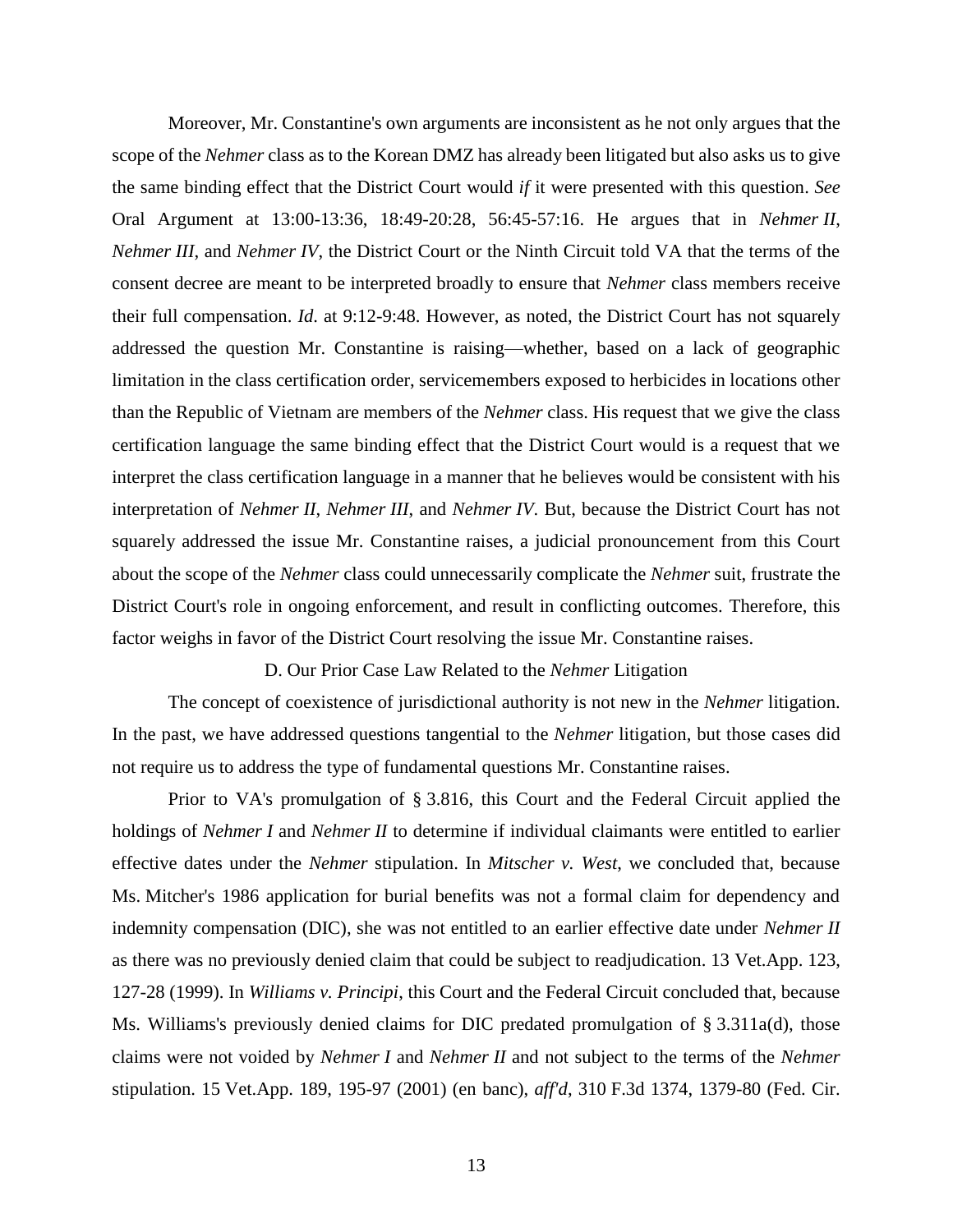2002). Similarly, in *Bonner v. Nicholson*, we concluded that, because Ms. Bonner's previously denied claim for DIC predated promulgation of § 3.311a(d), an earlier effective date under the *Nehmer* stipulation was not warranted. 19 Vet.App. 188, 194 (2005) (citing *Williams*, 15 Vet.App. at 195-97), *aff'd*, 497 F.3d 1323 (Fed. Cir. 2007). Because these cases applied the clear holdings of *Nehmer I* and *Nehmer II*, they are distinctly different from the case at bar, where Mr. Constantine is asking us to address a fundamental question that has not been squarely answered by the District Court or Ninth Circuit.

Following promulgation of § 3.816, this Court and the Federal Circuit addressed the applicability of that regulation. In *Robinson v. Wilkie*, the Federal Circuit rejected an argument that § 3.816(c) did not govern the assignment of the effective date for an increased disability evaluation for the veteran's heart condition because that evaluation was assigned as part of the initial grant of benefits awarded under the consent decree: "The effective date for a *Nehmer* class member is determined by 38 C.F.R. § 3.816(c)." 905 F.3d 1353, 1357 (Fed. Cir. 2018). And in *DeLisio v. Shinseki*, we discussed the potential availability of an earlier effective date for Mr. DeLisio based on application of § 3.816. 25 Vet.App. 45, 48-49, 52 (2011).

In contrast, cases involving fundamental questions and VA's compliance with the consent decree have proceeded before the District Court and Ninth Circuit. In *Nehmer IV*, the Ninth Circuit addressed § 3.816's compliance with the consent decree vis-à-vis the sunset provision of the Agent Orange Act. 494 F.3d at 856-58. In *Nehmer V*, the District Court addressed VA's compliance with the consent decree as it related to VA's interpretation of the phrase "Republic of Vietnam" in section 1116 as excluding blue water Navy veterans. 2020 WL  $6508529$ , at  $*5-6$ . And in *Nehmer VI*, the District Court was again asked to address § 3.816's compliance with the consent decree, this time as it relates to payments to later-discovered dependents. 2021 U.S. Dist. LEXIS 218075, at \*3. Thus, because Mr. Constantine raises fundamental arguments regarding the scope of the *Nehmer* litigation, we conclude that wise judicial administration dictates that we decline to exercise jurisdiction over his *Nehmer* argument and, because that is the only contention he raises, we will not otherwise address the adverse October 2018 Board decision.

<sup>9</sup> Our Court and the Federal Circuit also addressed the definition of "Republic of Vietnam" as found in section 1116 and § 3.307(a)(6)(iii). *See Haas v. Nicholson*, 20 Vet.App. 257, 263-75 (2006), *rev'd sub nom. Haas v. Peake*, 525 F.3d 1168, 1175-97 (Fed. Cir. 2008), *overruled by Procopio*, 913 F.3d at 1375-81. However, those cases addressed the validity of the regulation as an interpretation of the statute.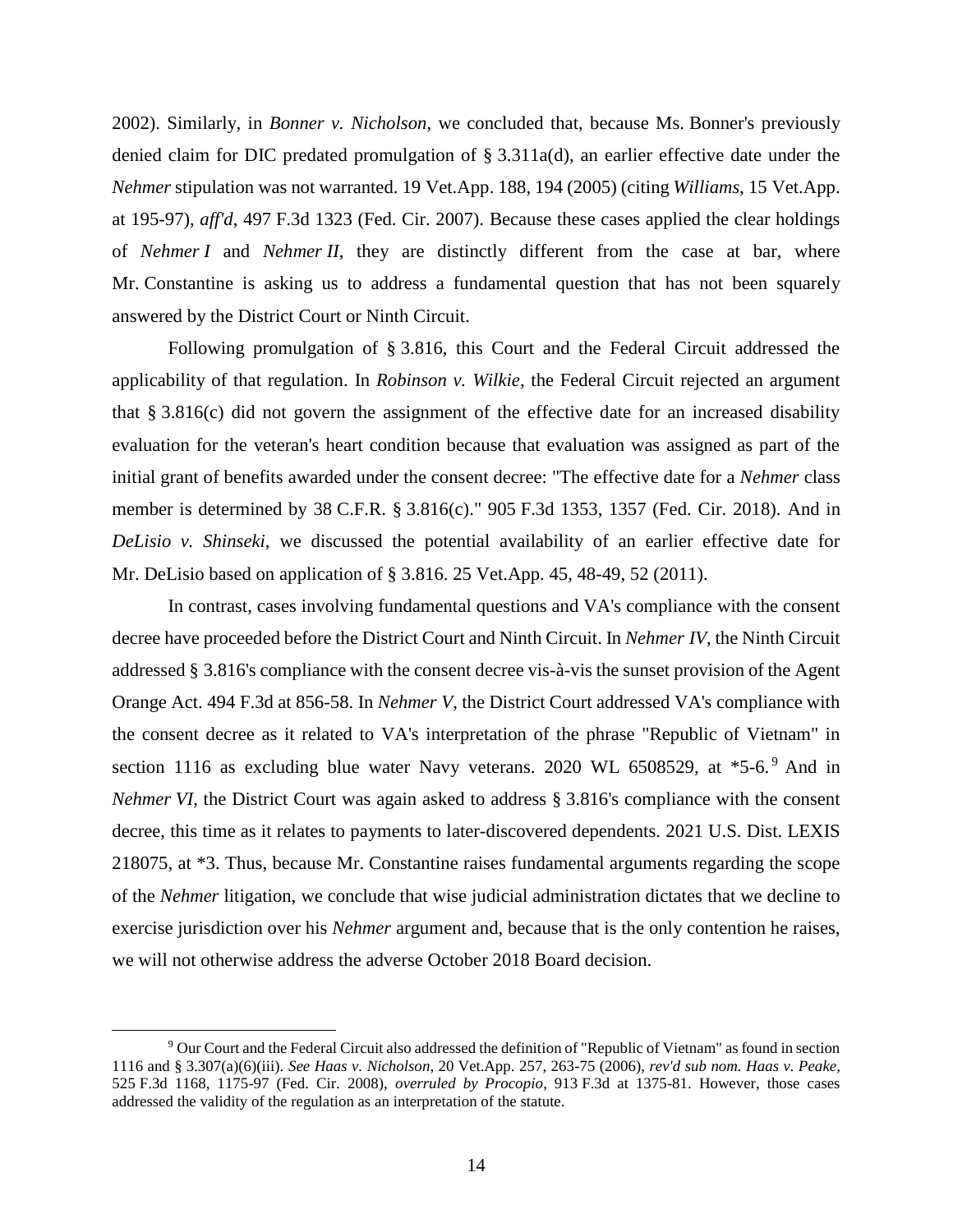#### E. Summary

Congress transferred exclusive subject-matter jurisdiction over veterans benefits cases to our Court in 1988. *Nehmer* remains a vestige of the pre-VJRA judicial system—a historical anachronism—and that fact and the factors discussed herein weigh in favor of declining to exercise jurisdiction over the only argument raised by the veteran in this case. But we stress, however, the unique and extraordinarily rare situation that this case presents. Our decision to decline exercising jurisdiction in Mr. Constantine's appeal comports with general principles of comity and judicial economy that counsel against courts exercising jurisdiction in such a way that might interfere with the order of another court. *See, e.g., Zambrana v. Califano*, 651 F.2d 842, 844 (2d Cir. 1981) (citing *Bergh v. State of Washington*, 535 F.3d 505, 507 (9th Cir. 1976), *Torquay Corp. v. Radio Corp. of America*, 2 F. Supp. 841, 844 (S.D. N.Y. 1932) ("[A]s a matter of comity and of the orderly administration of justice, [a] court should refuse to exercise its jurisdiction to interfere with the operation of a decree of another federal court.")). Accordingly, we decline to exercise jurisdiction in this case. To the extent that Mr. Constantine believes that he is wrongfully being excluded from the *Nehmer* class, he is not without recourse; he can seek enforcement with the District Court.

#### **V. CONCLUSION**

After consideration of the parties' briefs, oral arguments, the record on appeal, and the governing law, the appeal of the October 31, 2018, Board decision that denied entitlement to an effective date earlier than August 31, 2010, for the award of service connection for CAD is DISMISSED.

GREENBERG, *Judge*, dissenting in part: The majority opinion is thoughtful and logical and exemplifies the concept of judicial restraint. *See Hayburn's Case*, 2 U.S. (2 Dall.) 409, 410 n., 1 L. Ed. 436 (1792); *see also* Maeva Marcus & Robert Teir, *Hayburn's Case: A Misinterpretation of Precedent,* 1988 WIS. L. REV. 527. I concur with the opinion to the extent that the Court recognizes that we *could* exercise jurisdiction over this case. I dissent from the decision to decline to exercise jurisdiction here. The appellant timely appealed a Board decision that found that he was not a *Nehmer* claimant. The concern about duplicative litigation unfairly penalizes a veteran who has properly brought a question of law before the Court. The Court states: